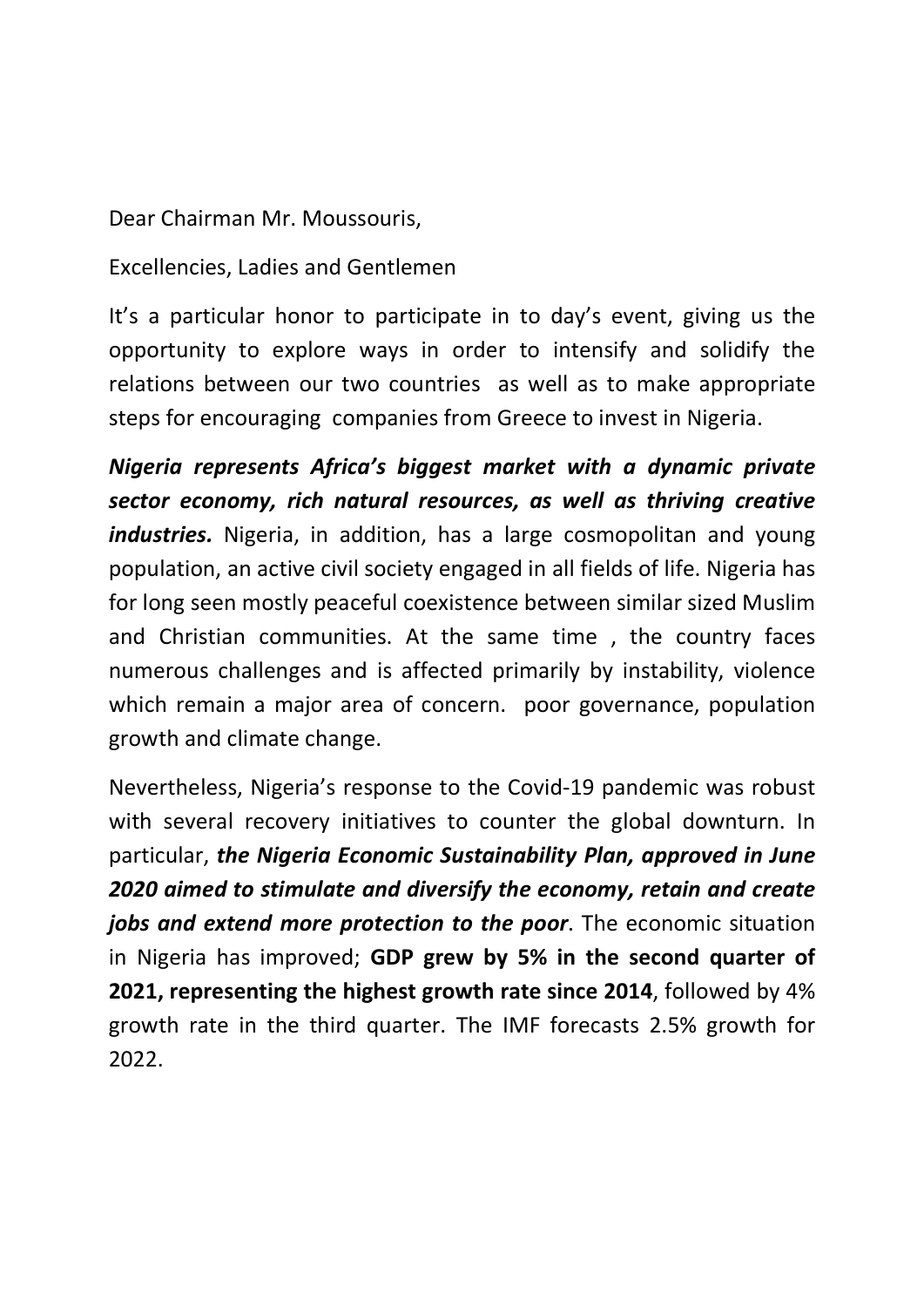Against this backdrop, the Government has recognized the crucial role of business. In the latest National Development Plan, recently adopted for the period 2021-2025, about 780 billion euros are expected to come from the private sector. Nevertheless, foreign companies operating in Nigeria continue to face obstacles to carrying out their business.

Nigeria must make its business environment more attractive to investment and find ways to further diversify its economy away from oil dependence, for instance by investing heavily in agriculture, access to power, energy efficiency, digitalization and infrastructure.

Agriculture is the backbone of the Nigerian economy, providing the main source of livelihood for most Nigerians contributing about 22% to the nominal GDP. Notwithstanding a number of policies adopted by the government, the sector does not produce the needed quality and quantity of the output, nor does it create jobs for the country's growing young labor force. In this context, the doubling of the population in the next 30 years will create enormous challenges for food security, employment and country's stability.

Despite is abundant renewable energy resources (solar, hybrid, wind) just to name a few ,green energy only contributes about 18% of total **power available on the grid.** It is a sector we as Greek companies, Greek entrepreneurs can do it more. Green economy and circular economy have proven profitable areas of investment and a source of unsustainable jobs creation

We are looking at the future with optimism and particularly after the visit of Greek Minister for Foreign Affairs HE Mr. Nikolaos Dendias